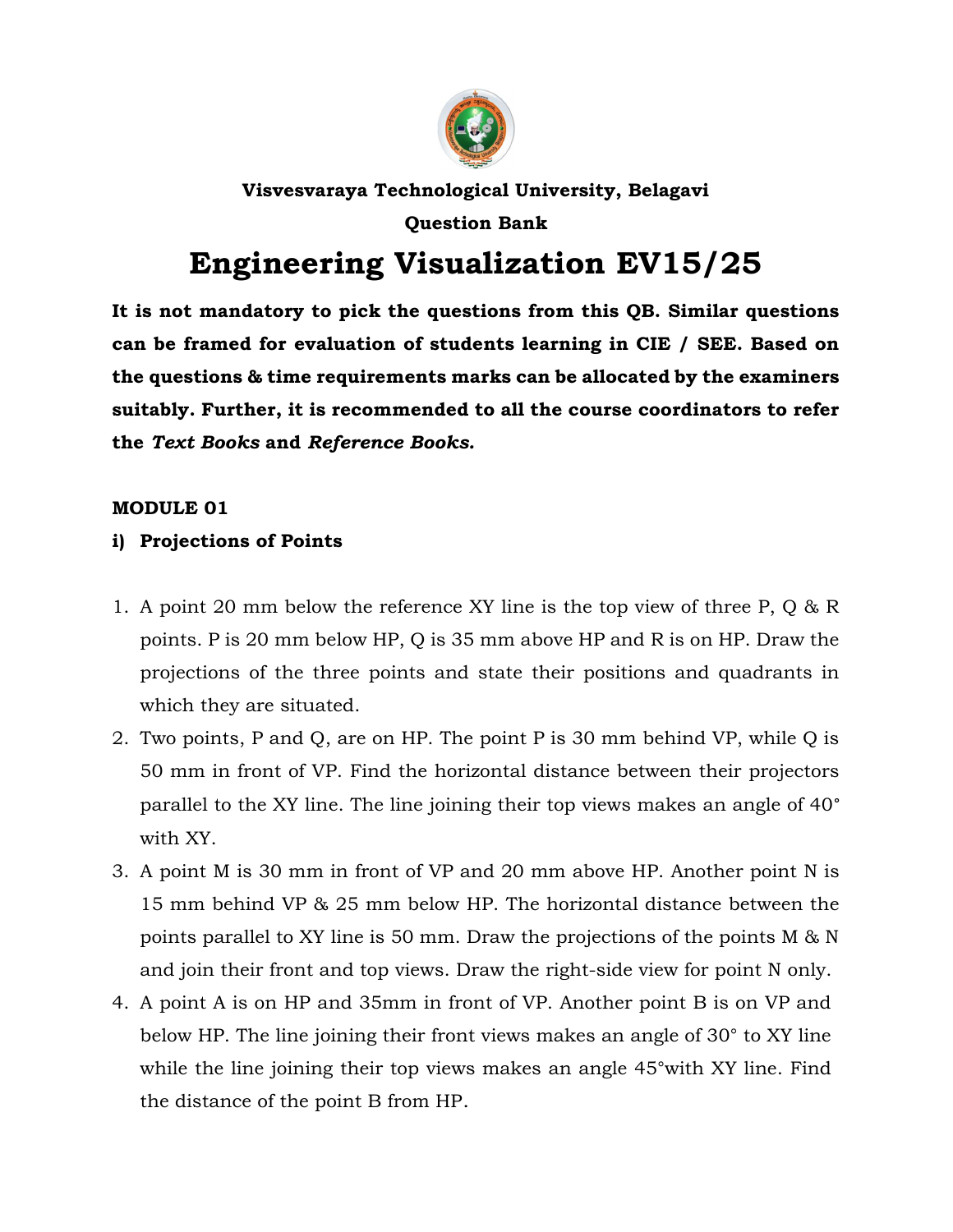5. Draw the projections of a point A lying 30mm above HP and in first quadrant, if its shortest distance from the line of intersection of HP and VP is 50mm. Also find the distance of the point from VP

#### ii) Projections of lines

- 1. A line PQ has its end A xxxx mm above HP and xxxx mm in front of VP; end B is xxxx mm below HP and xxxx mm behind VP. The distance between the end projectors is xxxx mm. Draw the projections of xxxx mm. Draw the projections of line, true length, and true inclination by both the methods.
- 2. A line PQ xxxx mm long makes an angle of xxxx<sup>o</sup> to HP and xxxx<sup>o</sup> to VP. The end P is xxxx mm in front of VP and xxxx mm above HP. Draw the projection.
- **3.** Plane and elevation of a line PQ, xxxx mm long, measures xxxx mm and xxxx mm, respectively. End P is xxxx mm above HP and xxxx mm in front of VP. Draw its projections. Determine the true inclination with HP and VP.
- 4. A line AB, xxxx mm long, is inclined at xxxx  $\degree$  to HP and xxxx  $\degree$  to VP. Its middle point C is xxxx mm above HP and xxxx mm in front of VP. Draw its projection.
- 5. A line PQ has its end P in HP and xxxx mm in front of VP. Its front view is inclined at xxxx  $\degree$  to xy and has a length of xxxx mm. The other end Q is in VP. Draw the projection and find out its true inclination with HP and VP.
- **6.** A wireless tower xxxx m high is tied at the top by two quide ropes having an angle of depression of xxxx° and xxxx°. The other end of the ropes is connected to two poles at a height of xxxx m and xxxx m, respectively. The two poles are xxxx m apart. Draw projection of the whole arrangement and find out the length of the ropes.
- **7.** An electric lamp hung by an electric wire in the centre of a hall xxxx  $m \times x$ xxx m × xxxx m at a distance of xxxx m from the ceiling. Determine graphically its distance from one of the corners of the floor.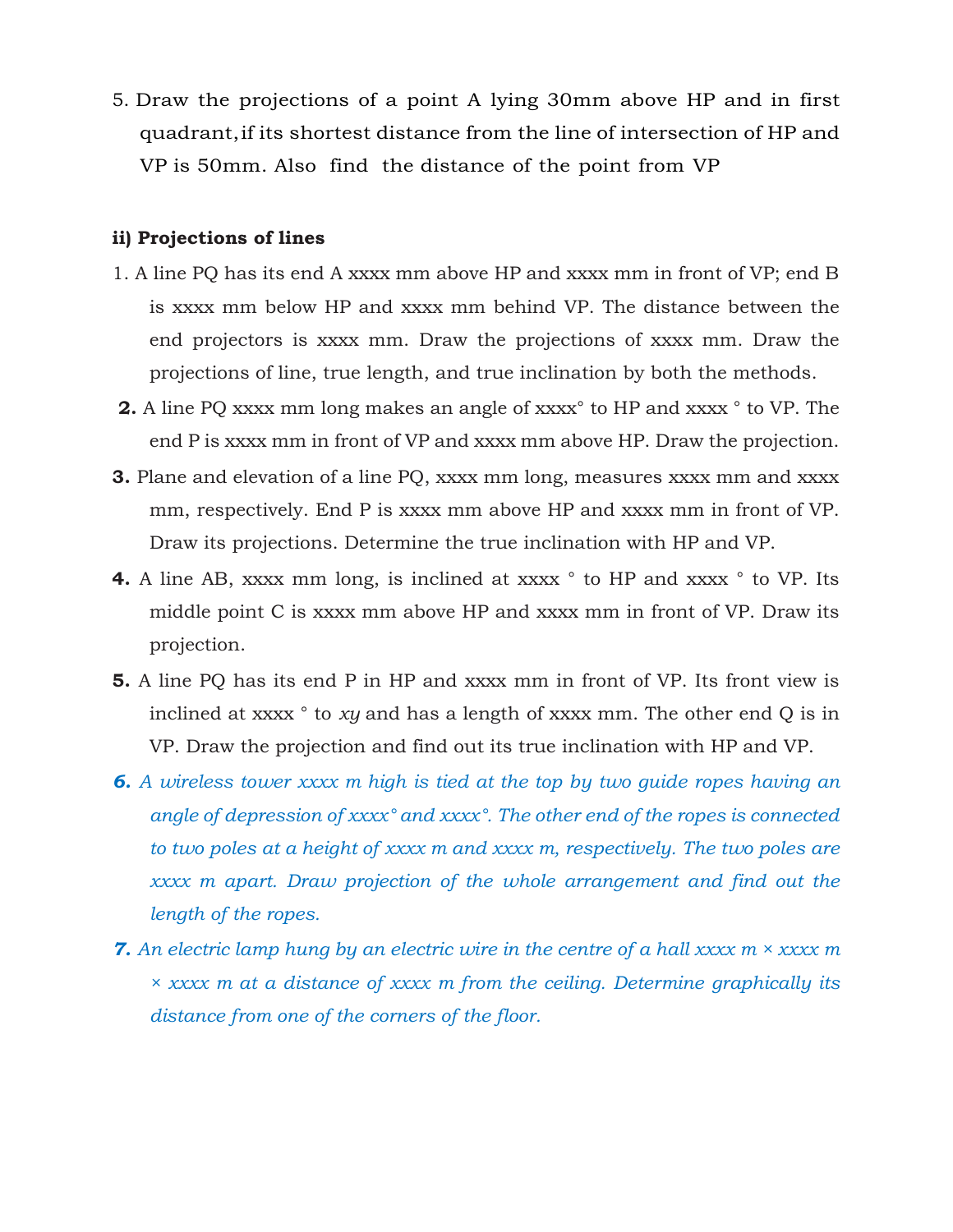## iii) Projections of Planes

- 1. ABC is an equilateral triangle of xxxx mm side. The end A is in HP and B is in V.P. Side AB is inclined at xxxx° to HP and xxxx° to VP. Side BC is inclined at xxxx° to HP. Draw the top view and front view of the triangle and find the inclination of side AC with HP.
- 2. A square lamina ABCD of xxxx mm side rests on one of its corners on the ground. Its plane is inclined at an angle of xxxx° to the HP and diagonal BD inclined at xxxx° to VP and parallel to HP. Draw its projections.
- 3. A regular pentagonal lamina ABCDE of xxxx mm side rests on HP on one of its sides such that it is inclined to HP at xxxx° and the side on which it rests is inclined at xxxx° to VP. Draw its projections.
- 4. A regular pentagonal lamina of side xxxx mm has one of its corners in VP and the plane of lamina is inclined at xxxx° to VP. The side of the lamina opposite to that corner is parallel to VP and inclined at xxxx° to HP. Draw the projections.
- 5. A pentagonal lamina of side xxxx mm has one of its corner in VP and the plane of lamina is inclined at xxxx° to VP. The side of the lamina opposite to that corner is parallel to VP and inclined at xxxx° to HP. Draw its projection.
- 6. A rectangular thin plane ABCD of xxxx  $\times$  xxxx mm rests on its shorter side in the VP and the surface makes xxxx° angle with VP. The longer side of the plane is inclined at xxxx° to the HP. Draw its projection.
- 7. An equilateral triangular thin plate PQR of xxxx mm side lies on one of its side in VP. Draw the projections of the plate when the plate surface is vertical and inclined at xxxx° to VP. One of the sides of the triangular plate is inclined at xxxx° to the HP.
- 8. A circular lamina of xxxx mm radius appears as an ellipse of xxxx mm major axis and xxxx mm minor axis in the view from above. Draw the projections.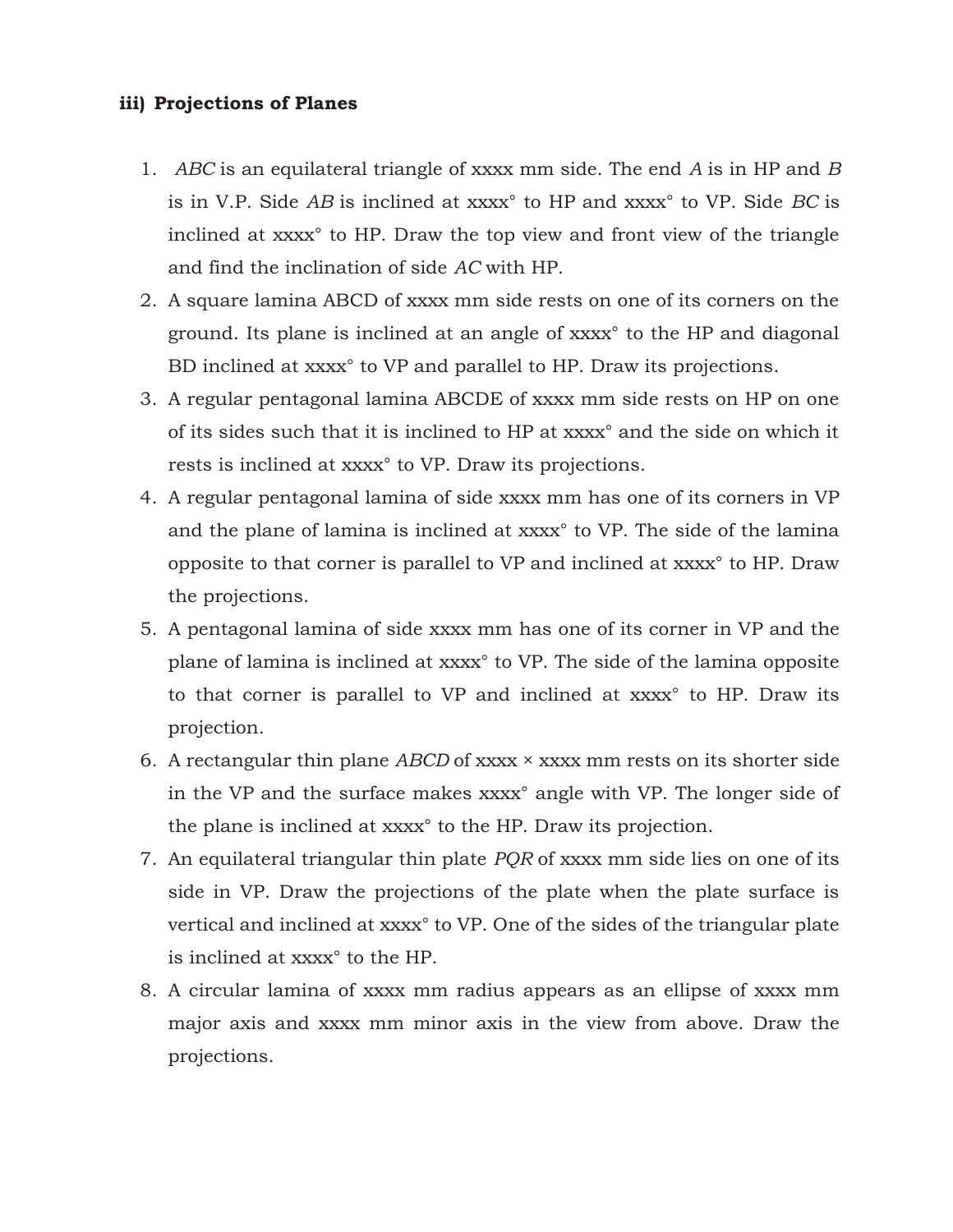9. Draw the projection of an A4 size paper resting on the table at xxxx degrees on one of its shorter edge assuming thickness as zero

### MODULE 02

- 1. A square pyramid, edge of the base xxxx mm and height xxxx mm, rests on its base on HP, with its base edge equally inclined to VP. Draw the three views of the square pyramid.
- 2. A right regular hexagonal pyramid, edge of the base xxxx mm and axis xxxx mm long, has an edge of the base in HP, such that its axis is inclined at xxxx° to HP and parallel to VP. Draw the projections by the two methods.
- 3. A hexagonal prism, edge of the base xxxx mm and height xxxx mm, rests on one of its base edges in HP such that its axis is inclined to HP at xxxx° and parallel to VP. Draw its projections by using both the methods.
- 4. A right circular cone, diameter of the base xxxx mm and height xxxx mm, lies on HP on one of its edges such that its axis is parallel to VP. Draw its projections.
- 5. A pentagonal pyramid, edge of base xxxx mm and height xxxx mm, lies on HP on one of its slant edge and has its axis parallel to VP. Draw its projections by using both the methods.
- 6. A pentagonal prism, side of base xxxx mm and height xxxx mm, rests on one of its base corners on HP such that its long edge containing the corner is inclined to the HP at xxxx° and the side of base opposite to the corner is inclined at xxxx° to VP. Draw the projections.
- 7. A right circular cone, diameter of base xxxx mm and height xxxx mm, lies on one of its generator in HP such that the generator is inclined to VP at xxxx°. Draw the projection.
- 8. A pentagonal pyramid, edge of the base xxxx mm and height xxxx mm, is held on ground plane on one of its base corner such that its axis is inclined at xxxx° to ground plane and xxxx° to VP. Draw the projections.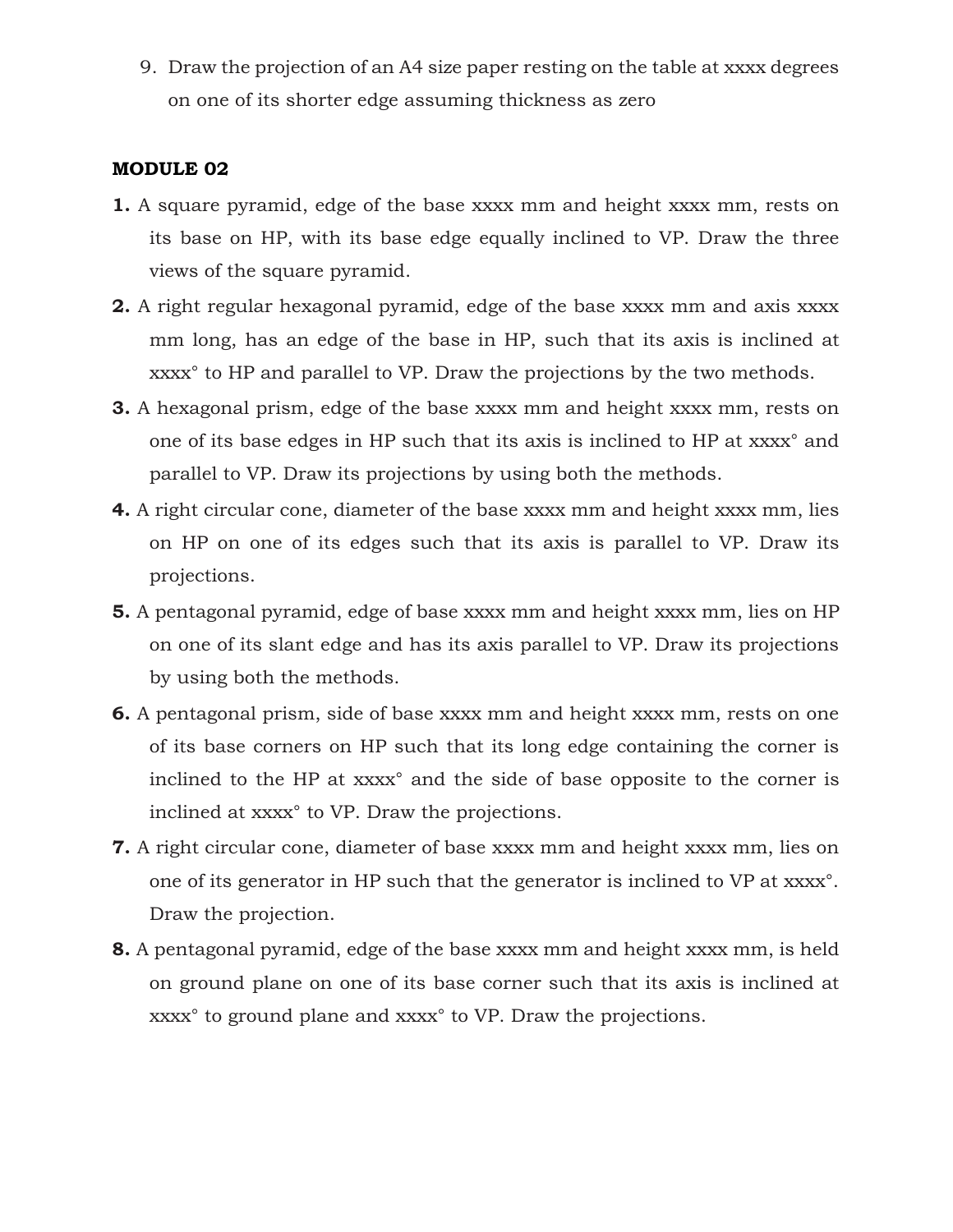- 9. A right circular cylinder, diameter of base xxxx mm and height xxxx mm, rests on HP on its base rim such that its axis is inclined at xxxx° to HP and the top view of the axis is inclined at xxxx° to VP. Draw the projection.
- 10. A hexagonal pyramid, side of base xxxx mm and xxxx mm long, is resting on an edge of its base on the horizontal plane in such a way that it makes an angle of xxxx° to VP. The slant face containing the same edge makes an angle of xxxx° to HP.
- 11. A right hexagonal pyramid, side of base xxxx mm and height of axis xxxx mm, is resting on one of its triangular faces on the horizontal plane and the edge of the base contained by that triangular face make an angle of xxxx° to VP. Draw the projections taking apex nearest to VP.
- 12. A right pentagonal prism, xxxx mm high with each side of the base xxxx mm, is resting on one of the base edges on the horizontal plane and inclined at xxxx° to VP, and the face containing that edge is inclined at xxxx° to HP. Draw the projections of the pentagonal prism.
- 13. A circular cone of xxxx mm base diameter and axis xxxx mm long is resting on one of its generator on horizontal plane is such a way that its axis makes an angle of xxxx° with VP and apex towards VP. Draw its projection.
- 14. A right circular cone base diameter xxxx mm and axis xxxx mm ling is resting on the HP on a point of base circle with its axis making an angle of xxxx<sup>°</sup> with HP and its top view axis makes xxxx<sup>°</sup> angle with VP. Draw its projection.
- 15. Draw the front view and top view of right circular cylinder, base diameter xxxx mm and axis xxxx mm long, when it is resting on its circular rim in such a way that its axis makes an angles of xxxx° with HP and the top view of its axis is inclined at an angle of xxxx° to VP.
- 16. Draw the Front, Top & side view of a Motor vehicle of your choice or as per imagination by clearly depicting each features with drawing conventions
- 17. Draw the Front, Top & side view of a Refrigerator of your choice or as per imagination by clearly depicting each features with drawing conventions
- 18. Draw the Front, Top & side view of a student desk of your choice or as per imagination by clearly depicting each features with drawing conventions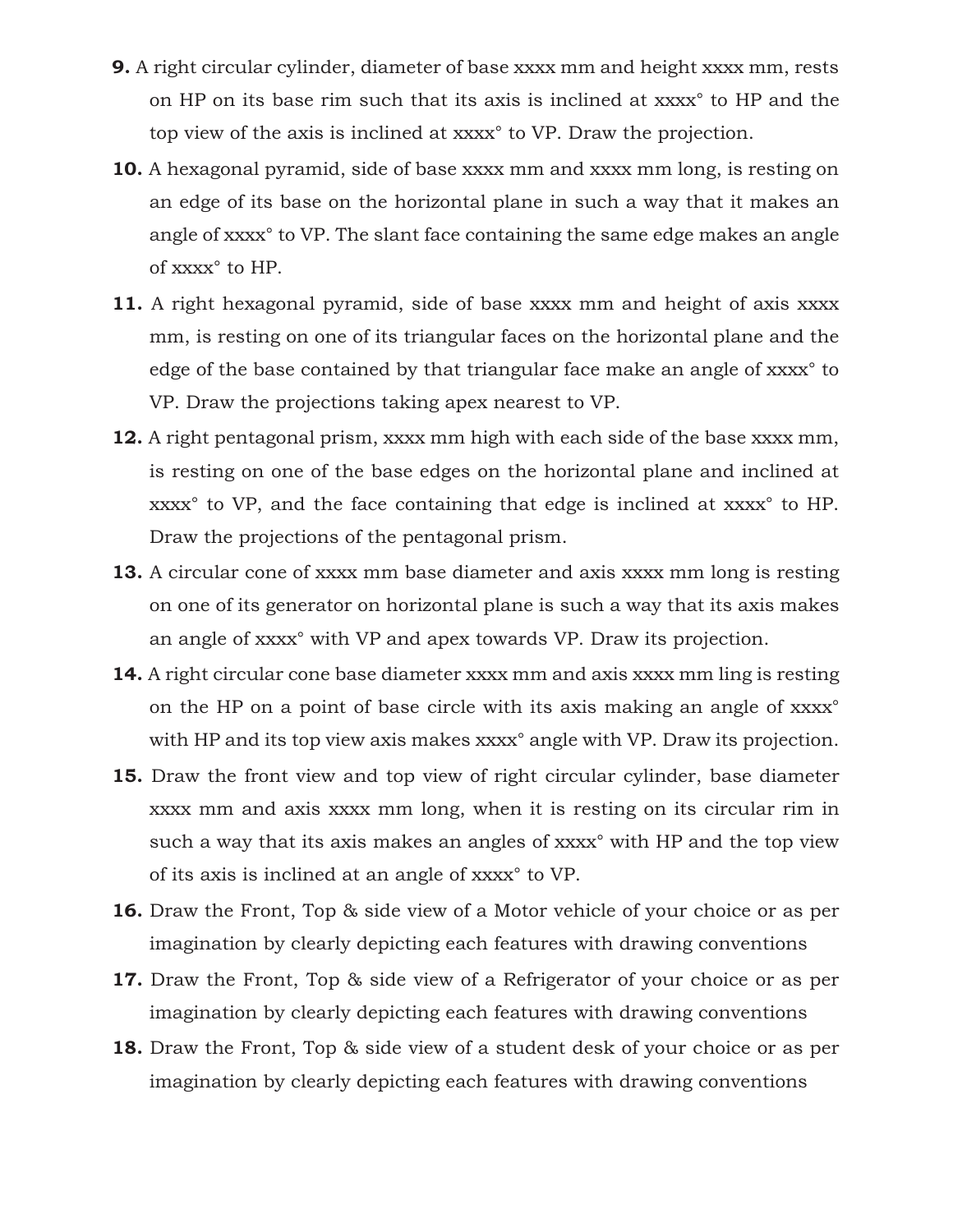- 19. Draw the Front, Top & side view of a student desk of your choice or as per imagination by clearly depicting each features with drawing conventions
- 20. Draw the three views of a given water bottle by clearly depicting each features with appropriate drawing conventions

# MODULE 03

- 1. A right circular cone of base diameter xxxx mm and height xxxx mm rests centrally on the top of a cube xxxx mm. Draw the isometric view of the combined solids.
- 2. Draw isometric view of a hexagonal prism with side of base xxxx mm and height xxxx mm surmounting a square pyramid of side xxxx mm and height xxxx mm, such that the axes of the two sides are collinear and at least one of the edges of the two solids is parallel.
- 3. A right regular pentagonal prism with edge of base xxxx mm and height xxxx mm has a circular hole of diameter xxxx mm drilled centrally through it along its axis. Draw its isometric view.
- 4. Draw the isometric view of a sphere of radius xxxx mm resting centrally on the top of the square prism of side xxxx mm and height xxxx mm. .
- 5. A rectangular pyramid of base 40mmx25mm and height 50mm is placed centrally on rectangular slab sides 100mmx60mm and thickness-20mm. Draw the isometric projection of the combination
- 6. The frustum of a square pyramid of base sides 40mm top face side 20mm and height 60mm rest on the center of the top of a square block of side 60mm and height 20mm. The base edges of the pyramid are parallel to the top edges of the square block. Draw the isometric projection of the combination of the solids.
- 7. A regular pentagonal prism of base edge 30mm and axis 60mm is mounted centrally over a cylindrical block of 80mm diameter and 25mm thick. Draw the isometric projection of the combined solids.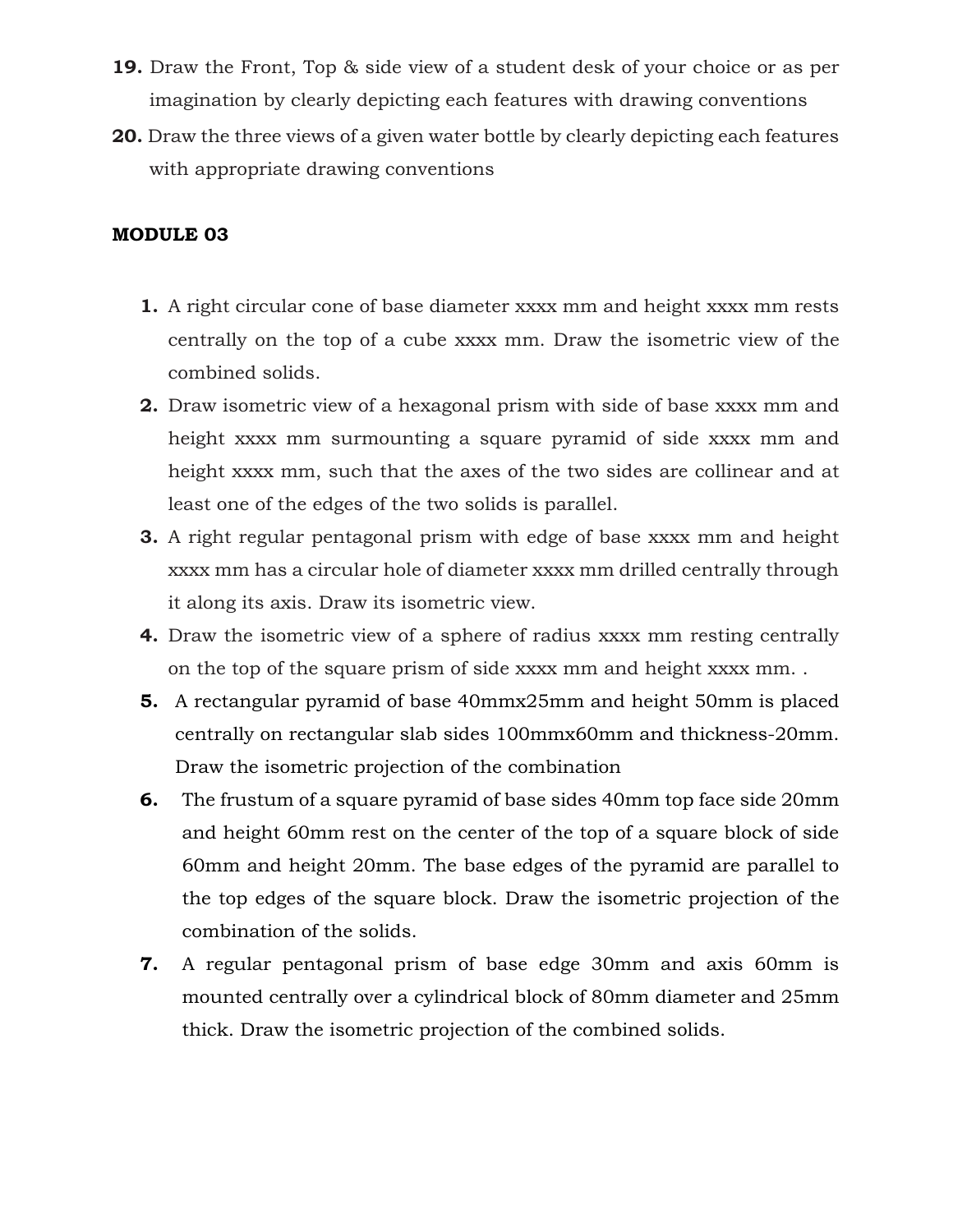- 8. A cone of base diameter 50mm and height 40mm is placed centrally on the top face of a square slab side-80mm and height 20mm. Draw the isometric projection of the combination
- **9.** A hemisphere of diameter 50mm is centrally resting on top of a square prism of base side 60mm and height 30mm such that the curved surface of the hemisphere is touching the top face of the prism. Draw its isometric projections
- 10. A sphere of diameter 30mm rests on the frustum of a hexagonal pyramid base 30mm, top face 18mm side and height 50mm, such that their axes coincide. Draw the isometric projection of the combined solids.
- 11. A hemisphere diameter 70mm is placed on the ground on its curved surface. A cone base diameter 70mm and height 70mm is placed centrally on it. Draw the isometric projection of the combination
- 12. Three cubes of sides 60mm, 40mm, and 20mm are placed centrally, one above the other in the descending order of their side. Draw the isometric projection of the combination of solids.

13.

Draw the complete orthographic views of the objects shown in Figure

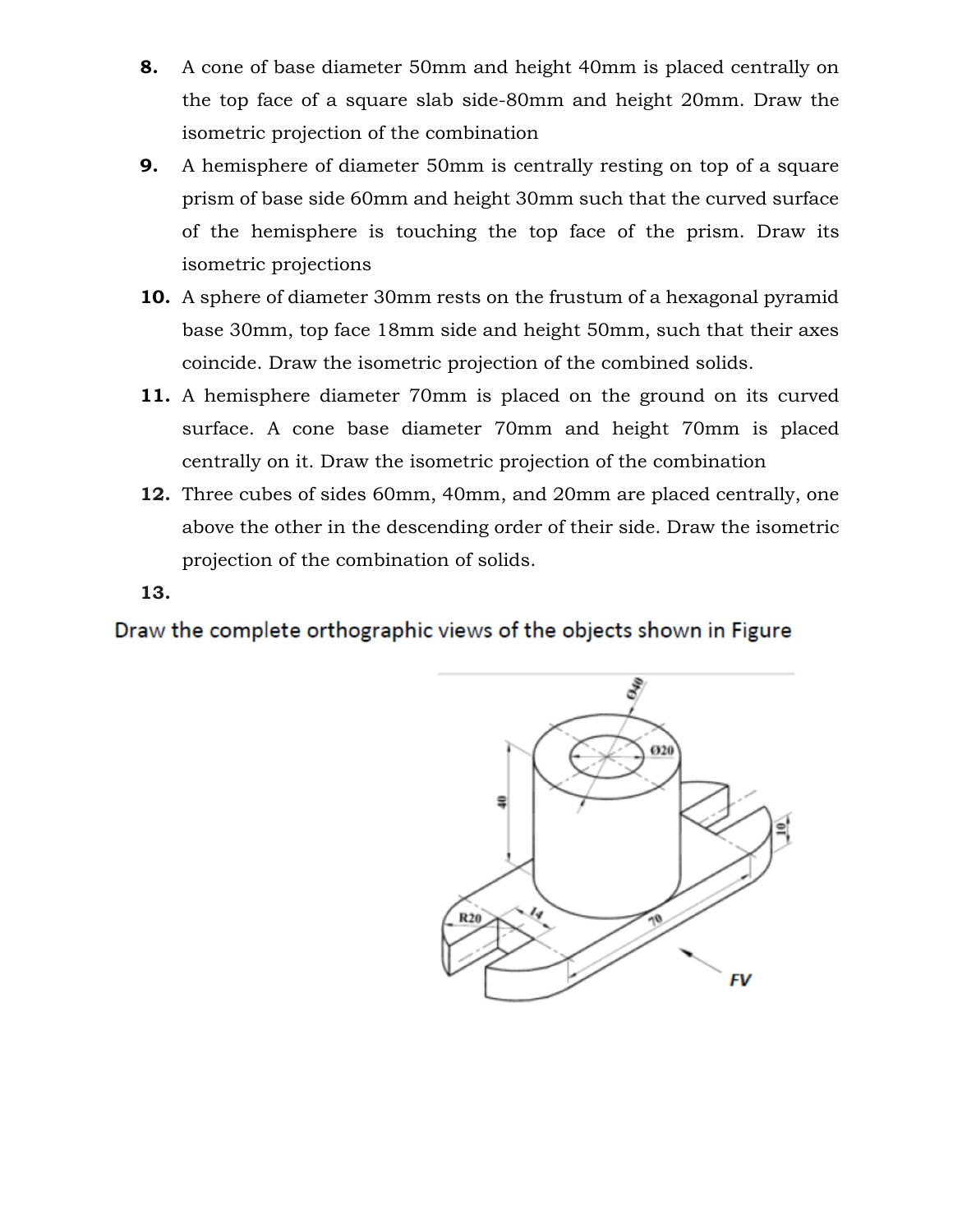

#### MODULE 04

- 1. A pentagonal prism of base side xxxx mm and height xxxx mm has one of its faces parallel to the VP. It is cut by a plane perpendicular to VP and inclined at xxxx degree to the HP and passing through the axis at a point xxxx mm above the base. Draw the development of the lower portion of the solid.
- 2. 5. A vertical chimney of circular section of xxxx mm diameter is located on the rooftop sloping at xxxx degree to the horizontal. If the shortest portion of the chimney is xxxx mm high, then determine the shape of the sheet metal area from which the chimney can be made. Use 1:10 scale.
- 3. 6. A cone of base xxxx mm diameter and height xxxx mm rests with its base on the HP. a section plane perpendicular to VP and inclined at xxxx degrees to the HP bisects the axis of the cone. Draw the development of the lateral surface of the truncated cone.
- 4. A square prism of base side 40mm and axis length 65mm is resting on HP on its base with all the vertical faces equally inclined to VP. It is cut by an inclined plane 60˚ to HP and perpendicular to VP and passes through a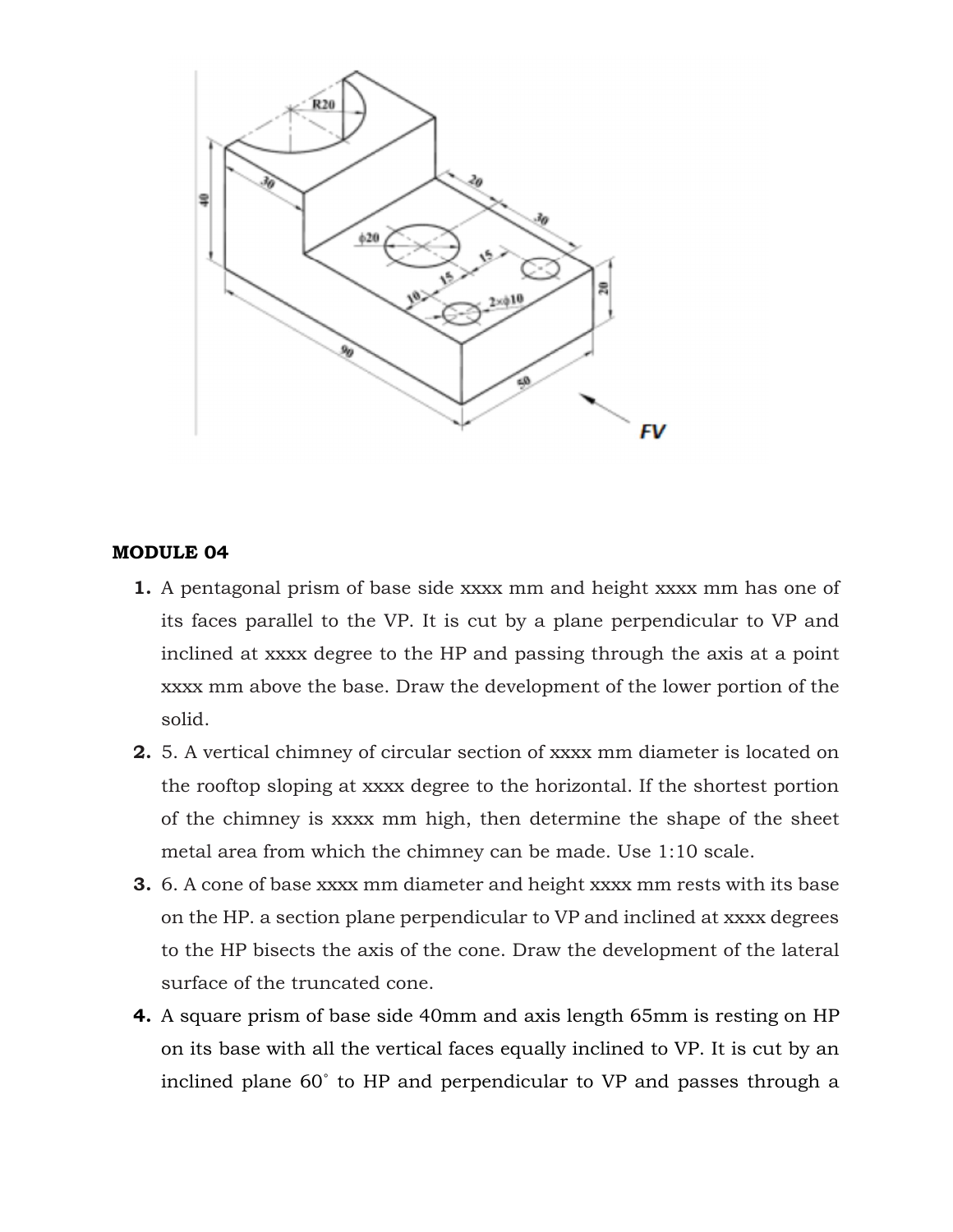point on the axis at a distance of 15mm from the top face. Draw the development of the lower portion of the prism.

- 5. A square prism of base side 30mm and axis length 60mm is resting on HP on its base with all the vertical faces being equally inclined to VP. It is cut by an inclined plane 60˚ to HP and perpendicular to VP and passes through a point on the axis at a distance 50mm from the base. Draw the development of the lower portion of the prism.
- 6. A square prism of 30mm side of base and height 50mm is resting with its base on HP such that one of its vertical faces is inclined at 40˚ to VP. It is cut as shown in the following front view figure. Draw the development of the lateral surface of the prism.
- 7. A regular pentagonal prism of height 60mm and base edge 30mm rests with its base on HP. The vertical face closest to VP is 30˚ to it. Draw the development of the truncated prism with its truncated surface inclined at 60˚ to its axis and bisecting it.
- 8. A hexagonal prism of base side 20mm and height 50mm is resting on HP on its base, such that one of its edges is parallel to VP. The prism is cut in this position, as shown in the following front view. Draw the development of the lateral surface of the prism.
- 9. A square pyramid of the side of base 45mm, altitude 70mm is resting with its base on HP with two sides of the base parallel to VP. The pyramid is cut by a section plane perpendicular to the VP and inclined to VP at 40˚ to the HP. The cutting plane bisects the axis of the pyramid. Obtain the development of the lateral surfaces of the truncated pyramid.
- 10. A rectangular pyramid, side of base 25mm x 40mm and height 50mm has one of the sides of the base is inclined at 30˚ to the VP. Draw the development of the lateral surface of the cut pyramid, whose front view is shown below.
- 11. A pentagonal pyramid of 30mm edges of the base and 50mm height rests vertically with one of its bases edges parallel to VP and nearer to it. It is cut as shown in the following figure; draw the development of the lateral surfaces of the upper portion of the pyramid.